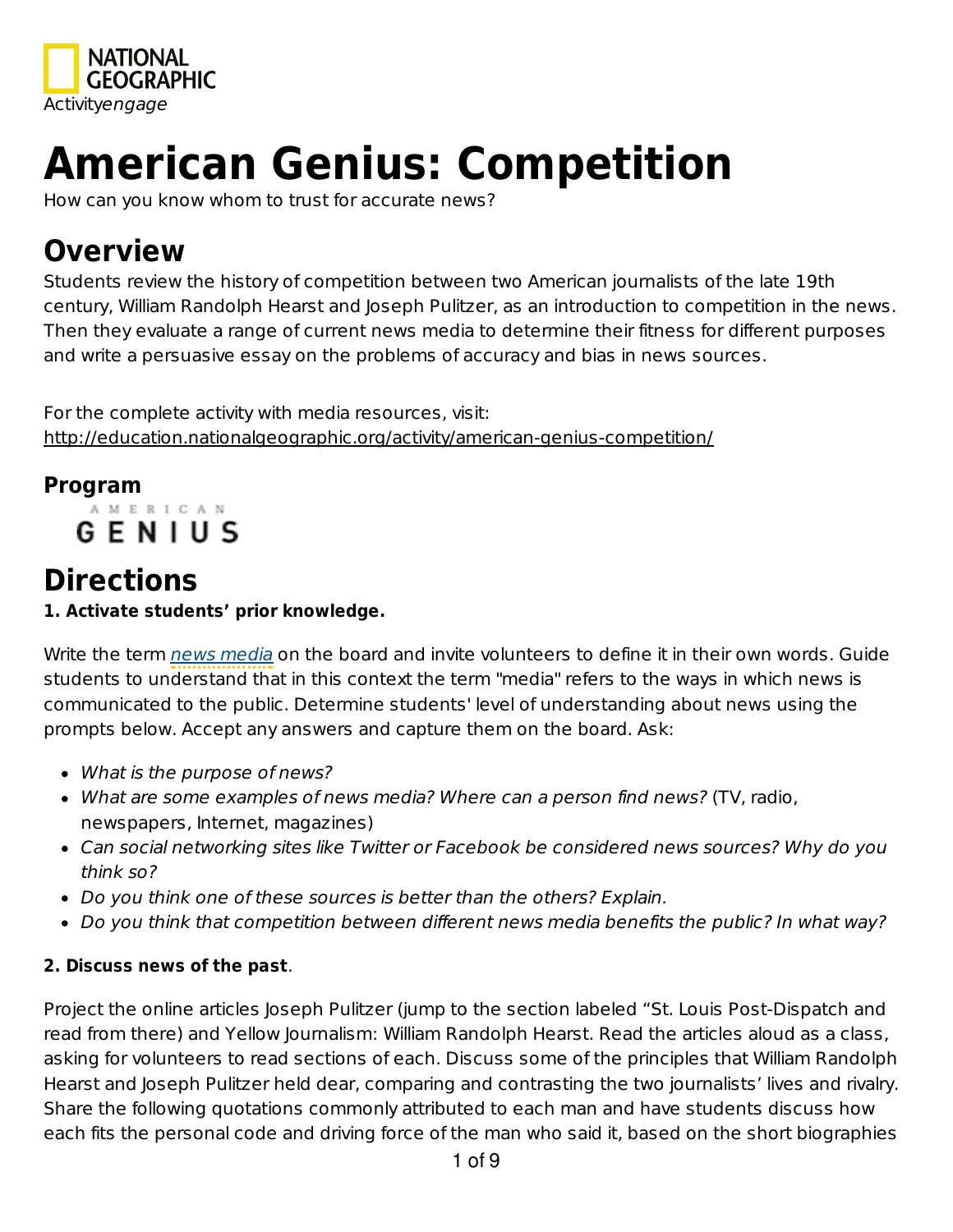you just read. Discuss how each of these newsmen would affect the public's perceptions of a story of the time.

- William Randolph Hearst may have said: "You furnish the pictures and I'll furnish the war."
- Joseph Pulitzer said: "Put it before them briefly so they will read it, clearly so they will appreciate it, picturesquely so they will remember it, and, above all, accurately so they will be guided by its light."

Ask: Which person would you trust, based on the quote attributed to him, to provide you with trustworthy news? Why?

#### **3. Assign research tasks to small groups.**

Divide the class into small groups, each with access to a computer and the Internet as well as the school library. Each group will select a news story of global importance, review the same news story across three separate news media types, and identify differences in reporting styles. Write the following types of news media on the board:

- traditional newspapers (printed versions from the library or online versions of newspapers like the New York Times, Washington Post, etc.)
- news magazines like Time or Newsweek
- online news sources (not online versions of traditional newspapers, but rather online-only news sources like The Huffington Post)
- blogs and other social media like Twitter or Facebook

Preview the assignment by explaining that each group must first choose a current topic in the news that is important to the entire country or the world. They must have you approve the topic before moving on. Then they will research how that story has been reported in three different types of news media, selecting from the list on the board. Provide each group with a copy of the News Media Comparison worksheet. Explain that groups will report their findings to the class. Project the Group Collaboration Rubric and briefly discuss the criteria on which this group report will be evaluated. Point out that every member of the group must contribute in some way to the research and/or the brief presentation of their findings.

Ask groups to work together to complete the worksheet by first photocopying or printing and attaching an article from the two types of news media sources listed on the worksheet. Then ask groups to compare how each source treated the topic. The worksheet will also guide groups in factchecking the information from several trustworthy media organizations or references. Observe the groups as they conduct their research to ensure that all group members participate in this preparation.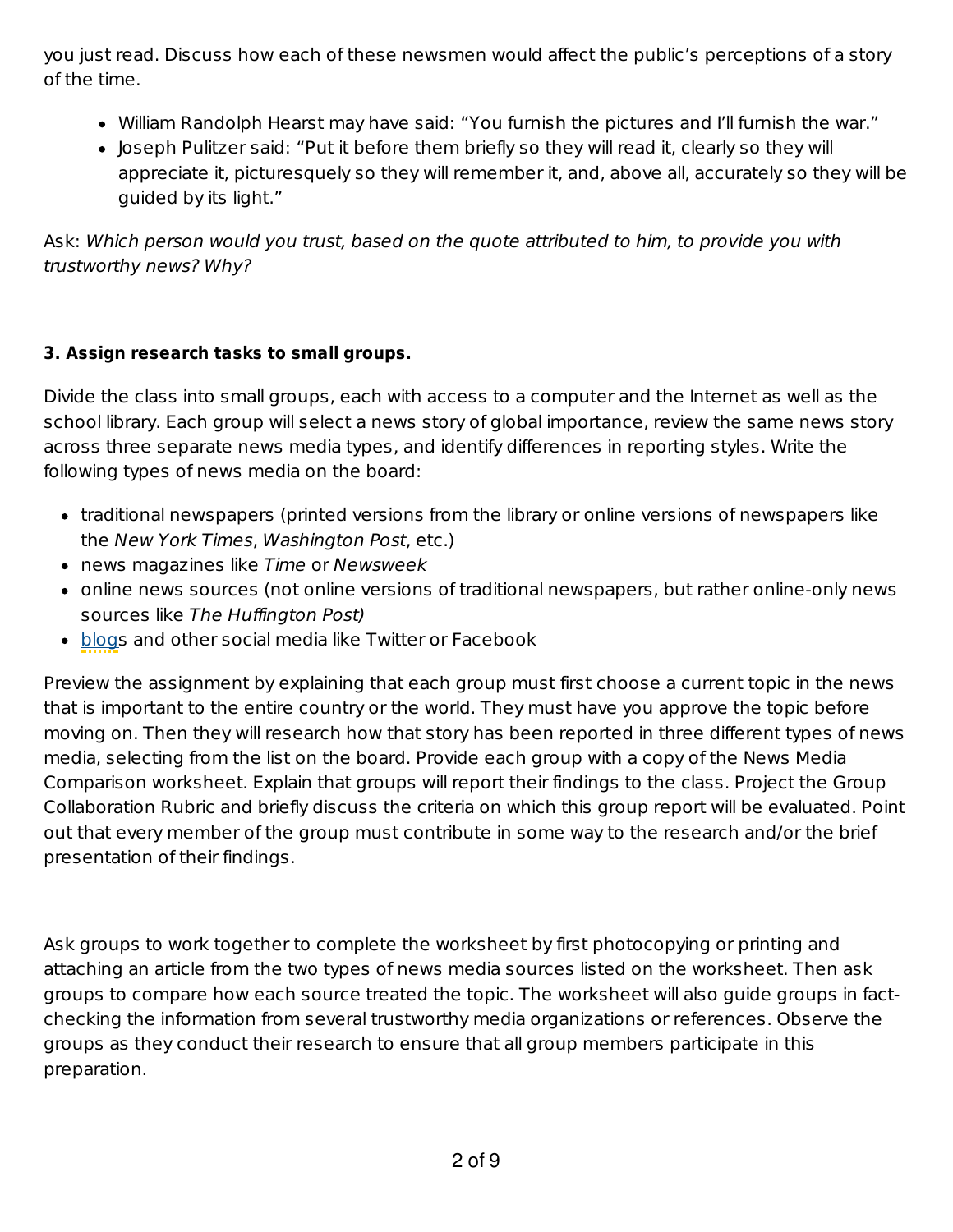#### **4. Have groups share their findings with the class.**

Regroup as a whole class and give each group five minutes to share some of the things they learned during their research. Have group members tell the class which news sources showed bias, details about how they reported the story differently, and so on. Use the Group Collaboration Rubric to assess each group's presentations.

#### **5. Have a whole-class discussion to wrap up the activity.**

Revisit the questions students discussed during Step 1 of this activity to determine if their understanding has changed. Ask:

- What is the purpose of news?
- Is "news" what journalists think is important, or what the audience finds interesting?
- Do you consider any of the news media we've explored "better" than the others? Explain. (Answers should indicate that students have considered several aspects of good reporting, such as that their choice provides more thorough, detailed, and/or accurate reports, contains illustrations, graphs or charts, and so on.)
- How did competition between William Randolph Hearst and Joseph Pulitzer affect the way news was reported to the public?
- Do you think that competition between different news media helps the public? In what way?

## **TipTeacher Tip**

Most newspapers today are written at an  $11<sup>th</sup>$  grade reading level. Support younger students and struggling readers with reading passages by having team members who are strong readers read the passages aloud and discuss the meaning of difficult words or sentences.

## **Tip**

Check the rules and regulations of your school before allowing students to explore sites like Twitter, Facebook, or some blogs. You may need to alter the types of news media that students review.

## **Modification**

Create mixed-ability groups to ensure that students with special learning needs or English language learners have strong support for the collaborations and presentations of the groups.

## **Modification**

To save time, identify and prepare the examples of a news story you select for younger students. Cut out the story in newspapers or magazines and copy/paste online examples into a document.

## **Informal Assessment**

Use a rubric to evaluate the group work, assessing both students' collaboration and their presentation of findings to the class.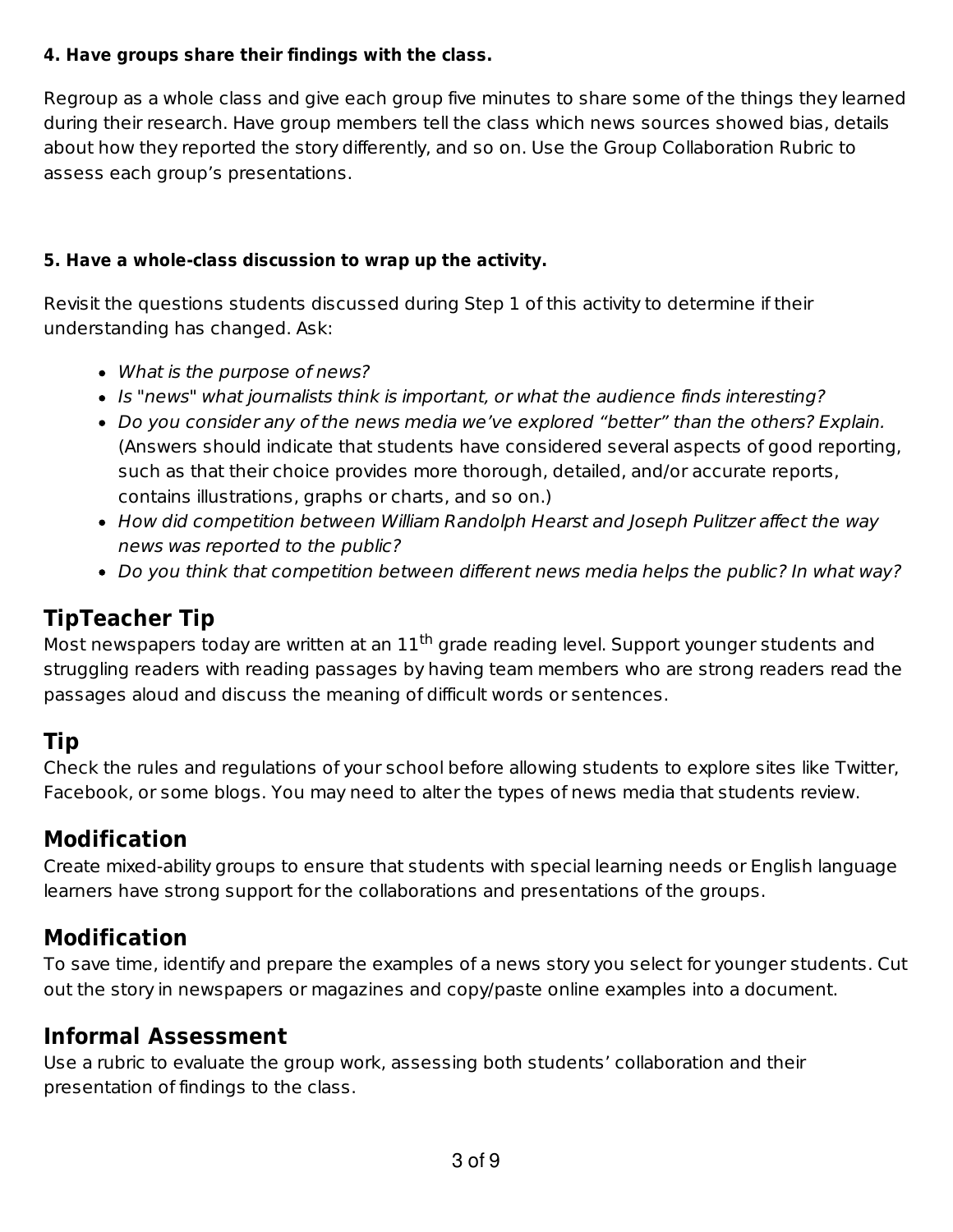## **Extending the Learning**

- (For younger students) Assign or read together as a class the online news essay "California's Velcro Crop under Challenge." Ask students what they think about this news story from 1993, based on what they've learned about news media. Does it back up its statements with facts? Does it seem to be reliable and unbiased? Continue the discussion until someone in the class realizes that the whole story is a fake. Discuss the idea some people have that if you read it in the paper (or other news media), it must be true. Ask if the addition of the bar graph gives the story even more weight. Ask: Can you think of anyone you know who might believe this story? What would you tell them to convince them otherwise?
- (For older students) Discuss news satire. Have students gather a variety of satire stories that were created to mock the news of the day, select one, and write an essay that explains why it is satire and what makes it funny. Sources might include The Onion, The Daily Currant, and others. Create a satire piece related to a current news story. Note that some satire pieces may be inappropriate for school use; approve all stories before allowing students to use one for this assignment.

## **Objectives Subjects & Disciplines Language Arts**

- Journalism
- Reading
- Writing (composition)

#### **Social Studies**

- Technology and civilization
- United States history

## **Learning Objectives**

Students will:

- evaluate a variety of news sources on their bias, reliability, and authority in reporting a news story
- explain the difference between traditional journalism and entertainment news
- develop an opinion about whether competition is necessary for innovation or progress to occur

## **Teaching Approach**

Learning-for-use

## **Teaching Methods**

- Brainstorming
- Cooperative learning
- Discussions
- Information organization
- Reading
- Research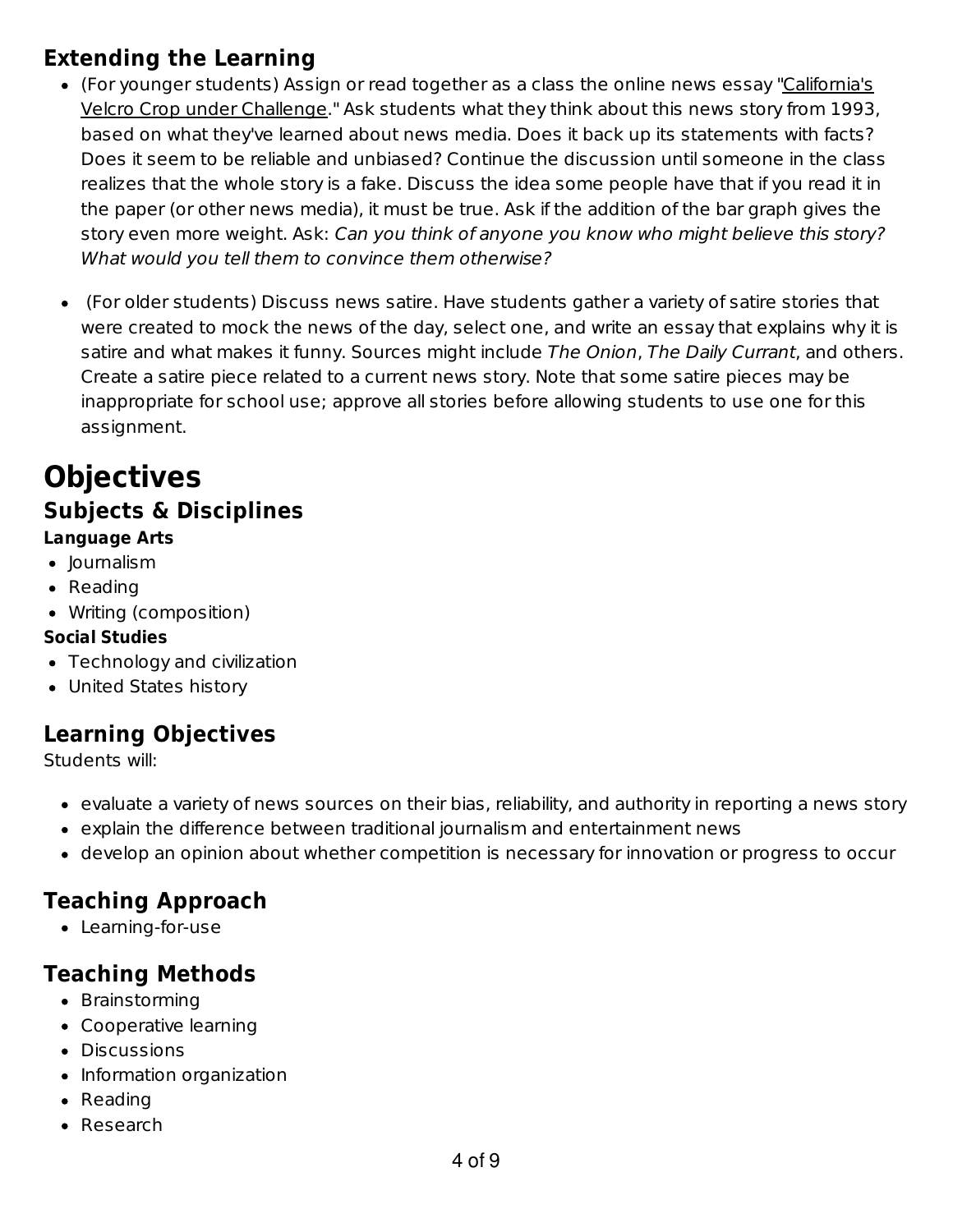• Writing

#### **Skills Summary**

This activity targets the following skills:

- 21st Century Student Outcomes
	- Information, Media, and Technology Skills
		- Information Literacy
		- Media Literacy
	- Learning and Innovation Skills
		- Communication and Collaboration
		- Critical Thinking and Problem Solving
- Critical Thinking Skills
	- Analyzing
	- Evaluating
	- Understanding

## **National Standards, Principles, and Practices**

#### **IRA/NCTE Standards for the English Language Arts**

#### **• Standard 7:**

Students conduct research on issues and interests by generating ideas and questions, and by posing problems. They gather, evaluate, and synthesize data from a variety of sources (e.g., print and nonprint texts, artifacts, people) to communicate their discoveries in ways that suit their purpose and audience.

#### **• Standard 8:**

Students use a variety of technological and informational resources (e.g., libraries, databases, computer networks, video) to gather and synthesize information and to create and communicate knowledge.

## **National Council for Social Studies Curriculum Standards**

#### **• Theme 2:**

Time, Continuity, and Change **• Theme 8:** Science, Technology, and Society

#### **National Standards for History**

#### **• U.S. History Era 10 (5-12) Standard 2:**

Economic, social, and cultural developments in contemporary United States

#### **Common Core State Standards for English Language Arts & Literacy**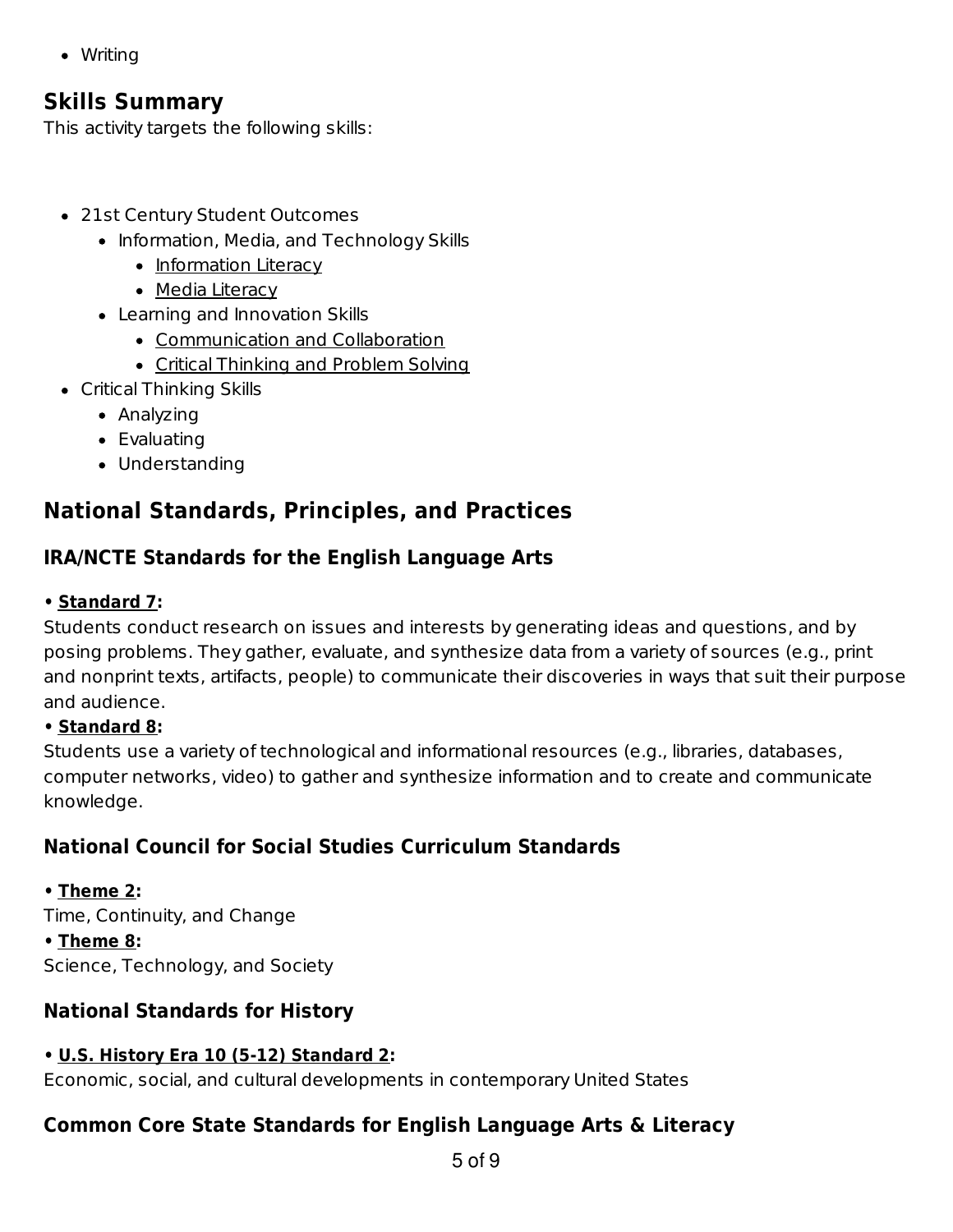**• Reading Standards for Informational Text 6-12:** Key Ideas and Details, RI.6.1 **• Reading Standards for Informational Text 6-12:** Key Ideas and Details, RI.11-12.1 **• Reading Standards for Informational Text 6-12:** Key Ideas and Details, RI.8.1 **• Reading Standards for Informational Text 6-12:** Key Ideas and Details, RI.7.1 **• Reading Standards for Informational Text 6-12:** Key Ideas and Details, RI.9-10.1 **• Speaking and Listening Standards 6-12:** Presentation of Knowledge and Ideas, SL.8.4 **• Speaking and Listening Standards 6-12:** Presentation of Knowledge and Ideas, SL.8.5 **• Speaking and Listening Standards 6-12:** Presentation of Knowledge and Ideas, SL.9-10.4 **• Speaking and Listening Standards 6-12:** Presentation of Knowledge and Ideas, SL.9-10.5 **• Speaking and Listening Standards 6-12:** Presentation of Knowledge and Ideas, SL.11-12.4 **• Speaking and Listening Standards 6-12:** Presentation of Knowledge and Ideas, SL.11-12.5 **• Speaking and Listening Standards 6-12:** Presentation of Knowledge and Ideas, SL.6.4 **• Speaking and Listening Standards 6-12:** Presentation of Knowledge and Ideas, SL.6.5 **• Speaking and Listening Standards 6-12:** Presentation of Knowledge and Ideas, SL.7.4 **• Speaking and Listening Standards 6-12:** Presentation of Knowledge and Ideas, SL.7.5 **• Writing Standards 6-12:** Text Types and Purposes, W.9-10.3 **• Writing Standards 6-12:** Text Types and Purposes, W.7.1 **• Writing Standards 6-12:** Text Types and Purposes, W.6.3 **• Writing Standards 6-12:** Text Types and Purposes, W.6.1 **• Writing Standards 6-12:** Text Types and Purposes, W.11-12.1 **• Writing Standards 6-12:** Text Types and Purposes, W.11-12.3 **• Writing Standards 6-12:** Text Types and Purposes, W.7.3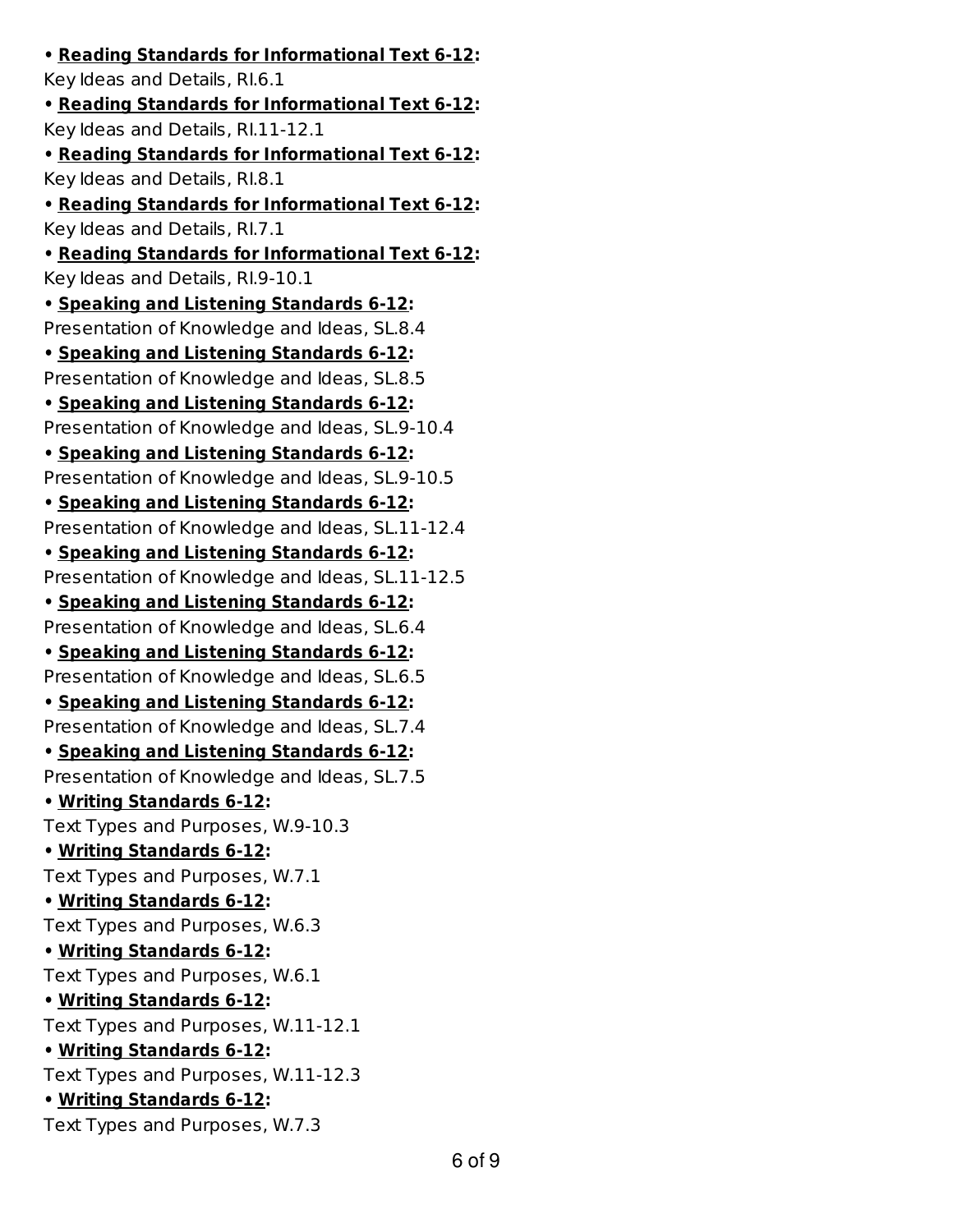#### **• Writing Standards 6-12:**

Text Types and Purposes, W.8.1

**• Writing Standards 6-12:**

Text Types and Purposes, W.8.3

#### **• Writing Standards 6-12:**

Text Types and Purposes, W.9-10.1

## **Preparation What You'll Need**

## **Materials You Provide**

- Pencils
- Pens
- Examples of a current news story reported in a variety of news media

#### **Required Technology**

- Internet Access: Required
- Tech Setup: 1 computer per small group, Audio recording device, DVD player, Monitor/screen, Projector

#### **Physical Space**

- Classroom
- Computer lab

#### **Setup**

Each group will need access to its associated news source and an easy way to review it. Print media groups can gather around a table; others may need access to the TV/DVD combo, audio player, or computers.

#### **Grouping**

- Large-group instruction
- Small-group work

#### **Other Notes**

Before beginning this activity, gather the following resources:

- 1. Bookmark these two links to online articles for Step 2:
- Yellow Journalism: William Randolph Hearst (Found at the Public Broadcasting System website)
- Joseph Pulitzer (Found at the Missouri State Historical Society website)
- 2. For the vocabulary task in Step 3, locate the same news event from two different sources, one that is reliable, and one that is not.

#### **Resources Provided: Websites**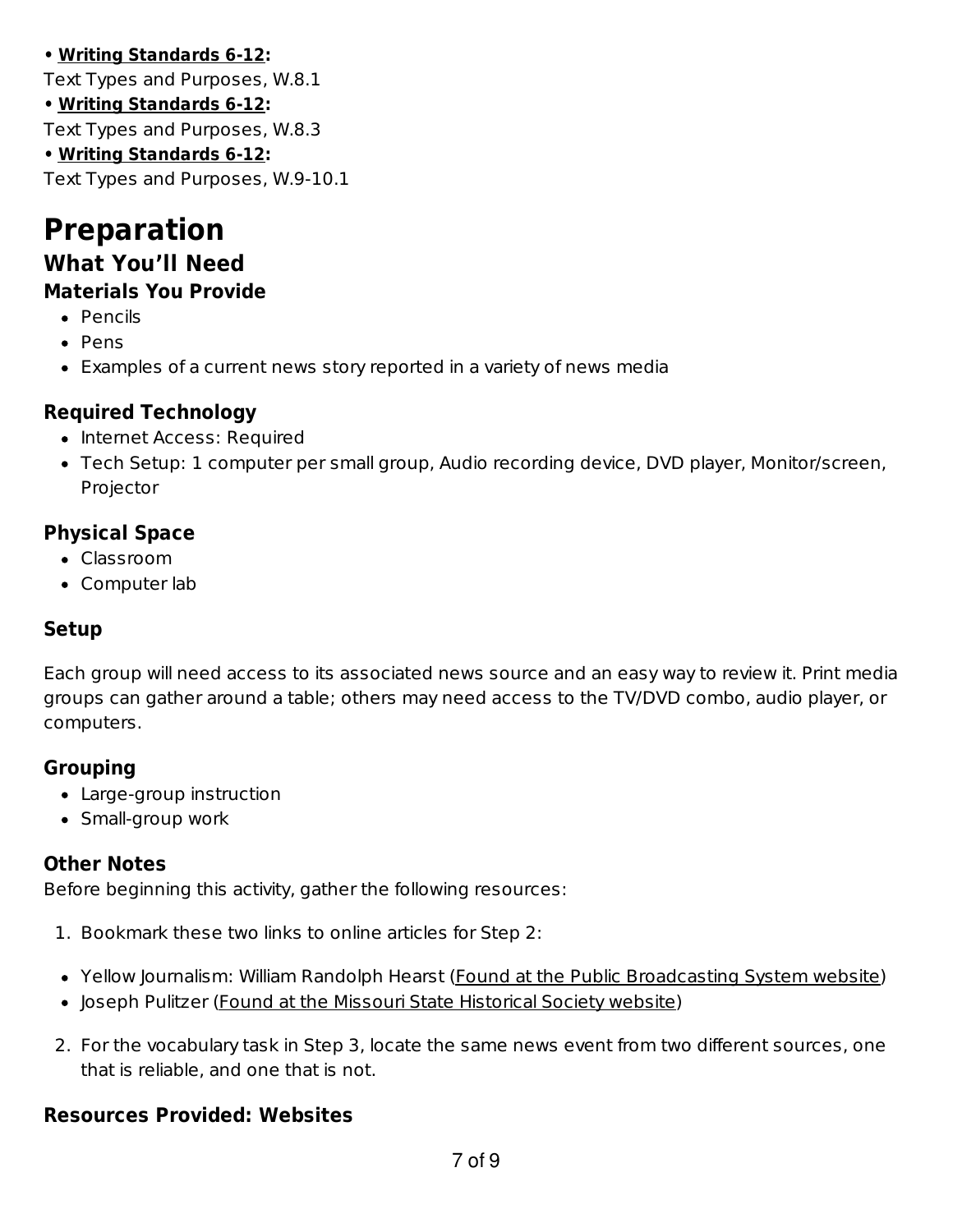- Joseph Pulitzer
- Yellow Journalism: William Randolph Hearst

#### **Resources Provided: Handouts & Worksheets**

- News Media Comparison
- **Group Collaboration Rubric**

## **Background & Vocabulary Background Information**

There has been a lot of research about whether competition benefits innovation or actually causes it harm. Some have said that competition discourages innovation by quickly driving prices down. Others say that competition keeps innovators on their toes; knowing that someone else might design an improvement on your innovation and steal your profits will encourage you to keep looking for your own improvements.

The bitter rivalry between William Randolph Hearst and Joseph Pulitzer, both owners and publishers of national newspapers in the 1890s, is an example of both sides of this question. Their competition drove news media innovation to the creation of what is still known as "yellow journalism." In an effort to one-up each other, these men built enormous circulations for their newspapers with sensationalist news as well as drawings and cartoons. And Hearst tried to drive Pulitzer out of business, initiating a price cutting war that culminated in the Newsboy Strike of 1899.

Ironically, although both of these men were equal participants in the competition, and both allowed their rivalry to cross moral lines, their lasting legacies are vastly different. William Randolph Hearst is still known for the sensational news stories that helped to start the Spanish-American War, while Joseph Pulitzer is now famous for his awards of outstanding journalistic achievement with the Pulitzer Prize. Ultimately, the competition between these two men began the tradition of tabloid-style news that is still popular with some readers today.

## **Prior Knowledge**

## **Recommended Prior Activities**

• None

 $[1]$ 

## **Vocabulary**

| <b>Term</b> | Part of<br><b>Definition</b><br><b>Speech</b> |                                                          |
|-------------|-----------------------------------------------|----------------------------------------------------------|
| authority   | noun                                          | person or organization responsible for making decisions. |